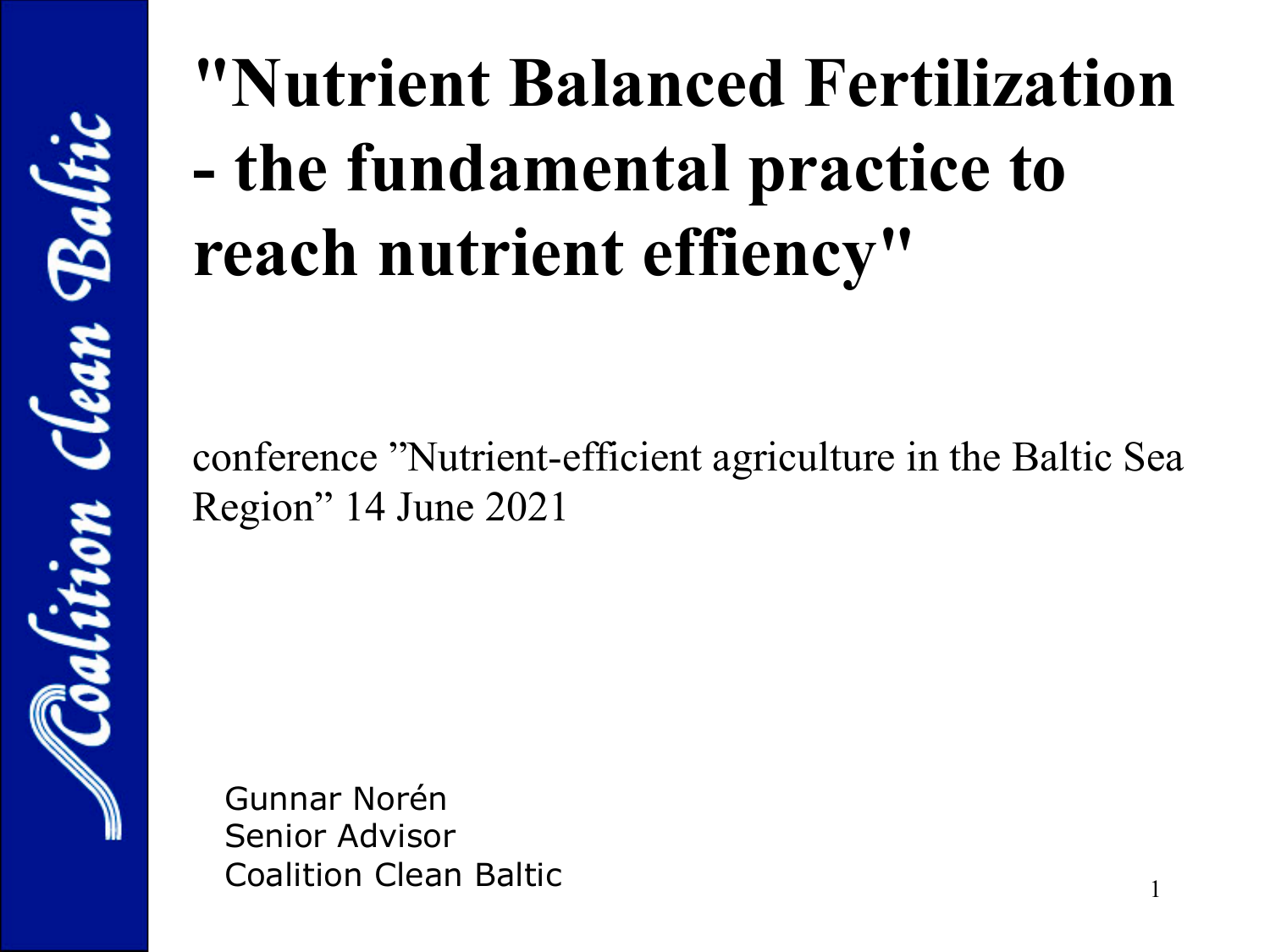## **"Nutrient Balanced Fertilization the fundamental practice to reach nutrient effiency"**

- *Fertilize the crop – not the soil*
- Source for all nutrient leakage from agriculture land come via Over-Fertilization (except N from air deposition of NOx and ammonia)
- > 50 % Nutrient pollution load to the Baltic Sea come from Agriculture sector
- Eutrophication problem of Baltic Sea only solved if Agri sector reduce its Nutrient load significantly. No alternative actions exist, to solve Baltic eutrophication. Agri sector is the critical nutrient polluter.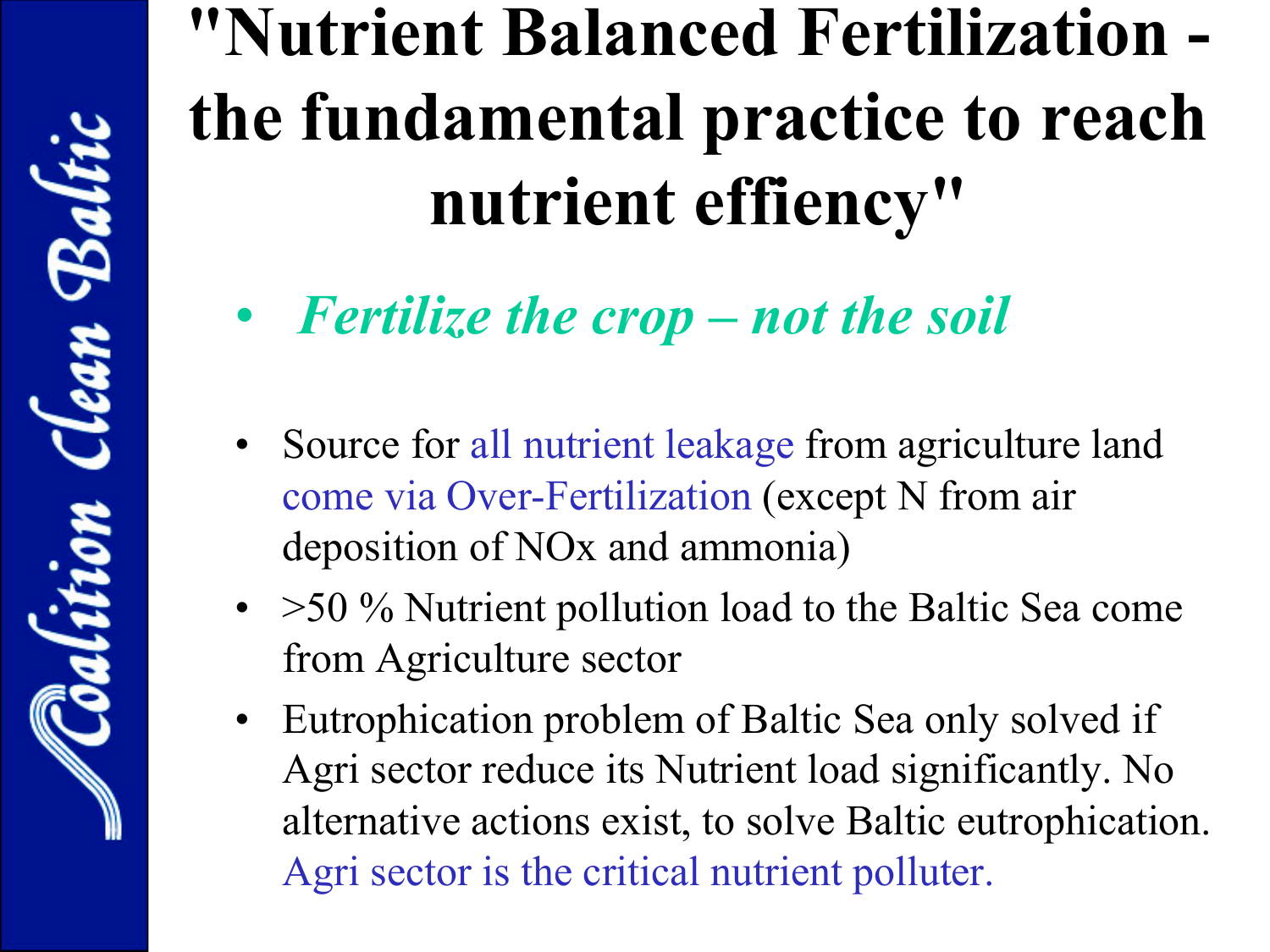## HELCOM requirements – HELCOM Annex III part 2

*"The application of nutrients in agricultural land shall be limited, based on a balance between the foreseeable nutrient requirements of the crops and the nutrient supply to the crops from the soil and the nutrients with a view to minimise eutrophication"*

- A nutrient balance "with a view to minimise eutrophication" imply that nutrient leakage shall be minimised at fertilizer application (tackled at source) via *minimised nutrient surplus*
- This HELCOM requirement is *legally binding* for all BSR-countries and farmers
- Balanced Fertilization with "minimised nutrient surplus" – so far not implemented with most national regulations.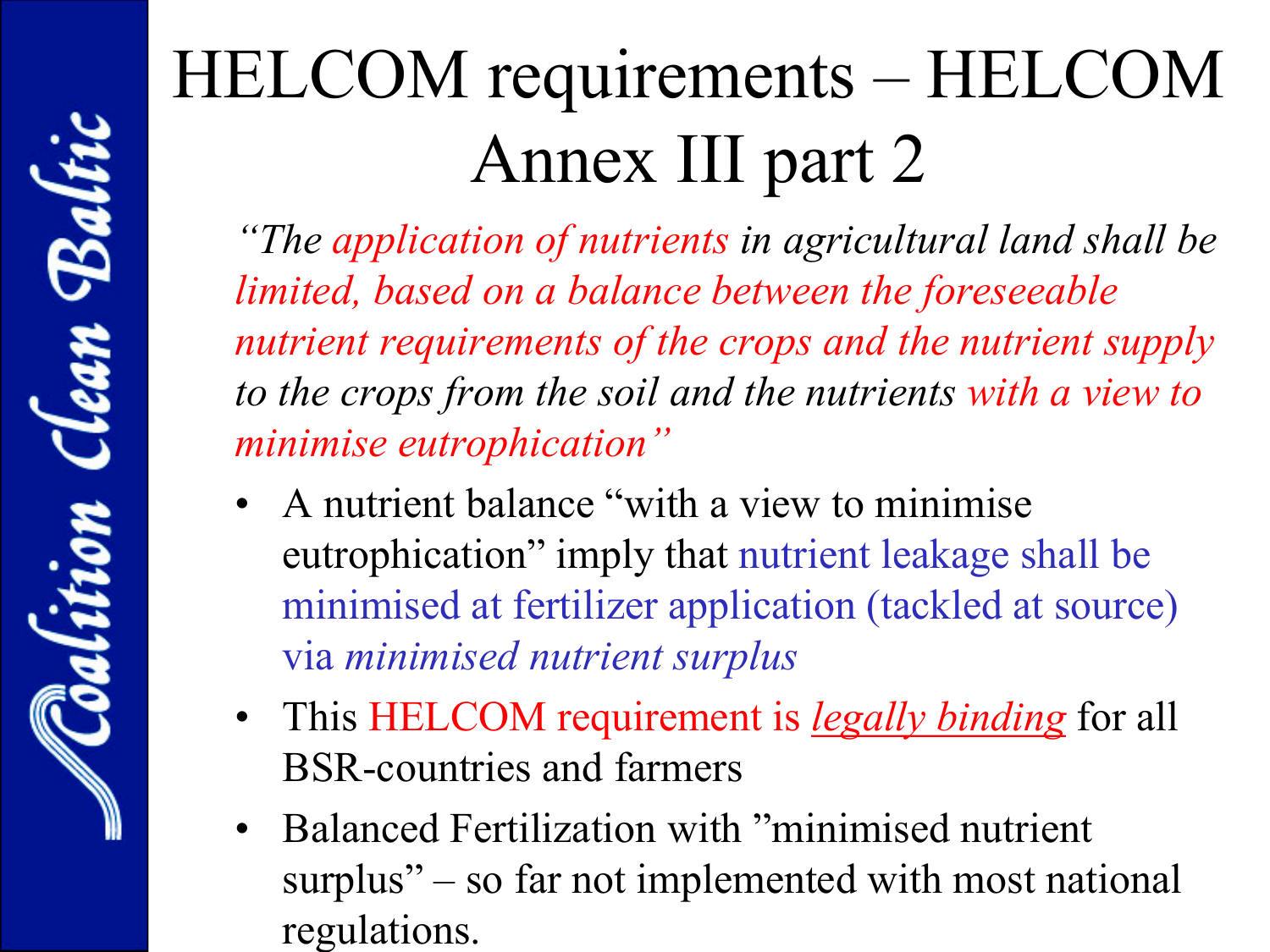### **Fertilization practice today:**

- Optimal Economic Fertilization (OEF) practices is applied. Farmers fertilize to get as high crop yield as possible. Farmers-businessmen, primary aim is to optimise their production system to the benefit of themselves.
- *Optimal/Expected yield* is the reference for fertilization calculation. Such procedure can imply heavy overfertilization. *Fertilization applied for expected harvest, for the harvest you want, and not according to the need for the crop planted.*
- Profit for the farmer depend on price on fertilizer and expected world price-setting of crops after the harvest. Inexpensive fertilizers can make it more profitable to Overfertilize. *Optimal Economic Fertilization practices drives the overfertilization.*
- \*Sweden example: when tax on mineral fertilizers was removed , the Swedish Board of Agriculture within 3 months increased Nfertilization advice for main crops  $+10$  kg N/ha. Not because of need for the crops, but because of higher profits for farmers.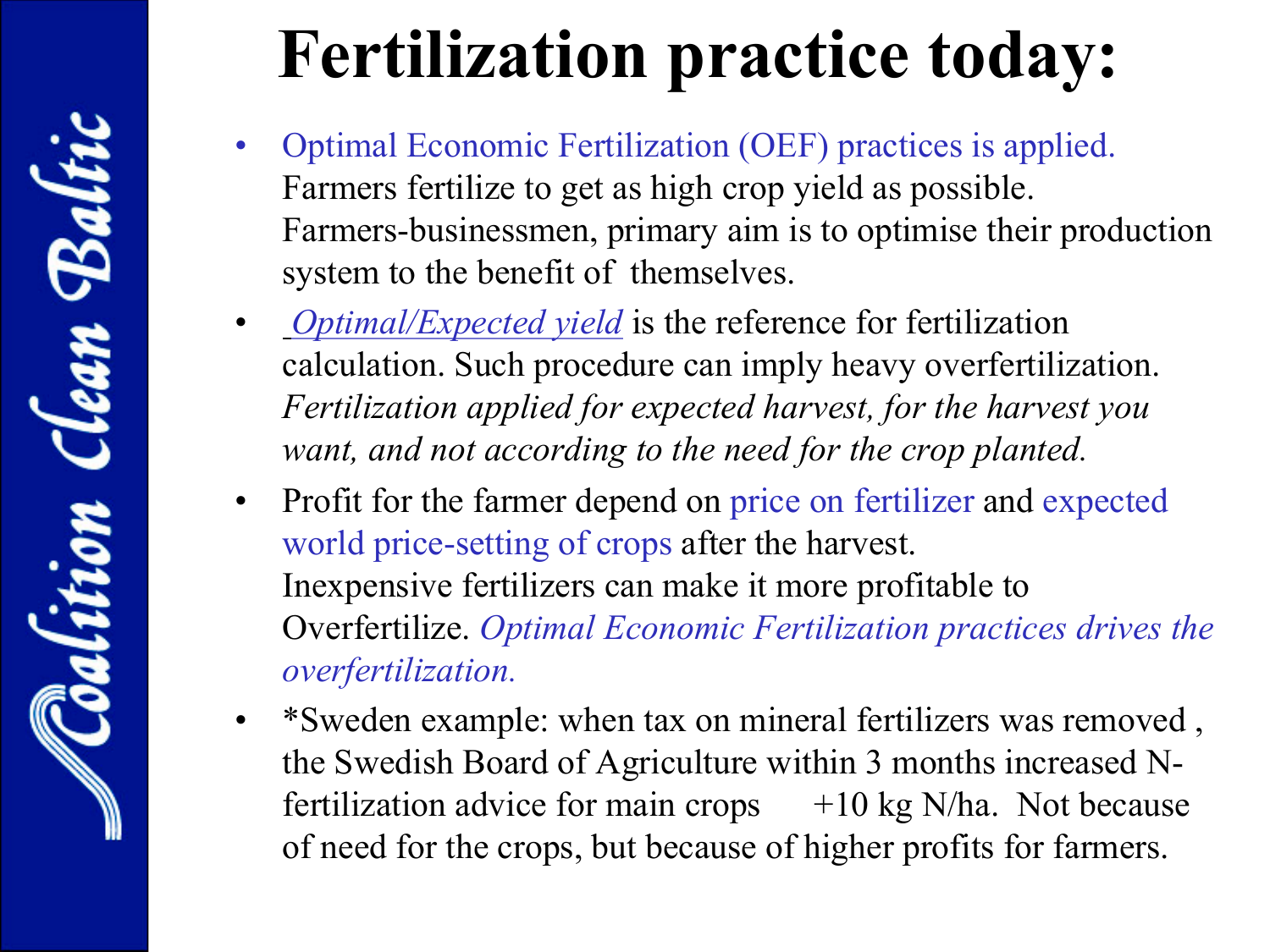### **Major aspects that control Overfertilization:**

- Setting of Target yield for crops realistic expected crop yield
- Nutrient Balanced Fertilization & Nutrient Surplus calculations, in line with Tolerable surplus limits (National limit values)
- Farmers declare purchase of fertilizers Controlled to fulfil the adopted annual Fertilization Plan (additional fertilization stopped)

Such aspects not only for farmer to decide on

\* To control overfertilization: Nutrient surplus calculation must be performed for N and P separately at field level for each crop and strict **Tolerable surplus values (kg/ha)**

• Advisory service should decide/adopt an Annual Fertilization Plan regulating fertilizer usage (violations to be punished with fines)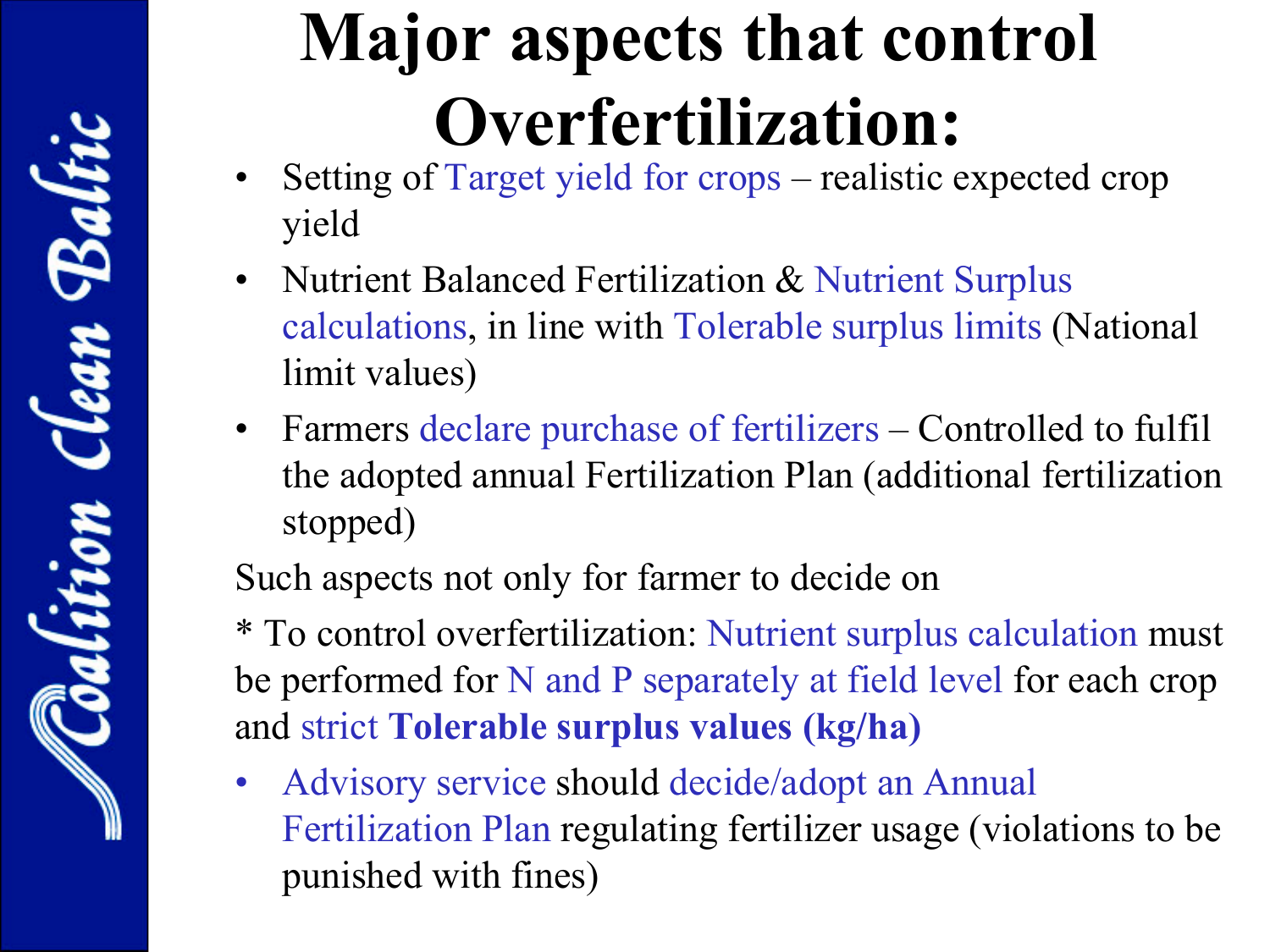### **HELCOM ministers 2013**

- WE DECIDE to investigate *measures to reduce nutrient surplus* in fertilization practices to *reach nutrient balanced fertilization* with the objective to come to an agreement on national level by 2018;
- WE AGREE applying *by 2018 at the latest annual nutrient accounting at farm level* taking into account soil and climate conditions giving the possibility to *reach nutrient balanced fertilization and reduce nutrient losses* at regional level in the countries HELCOM countries need develop Mandatory regulations - apply Tolerable Nutrient Surplus levels to fulfil the decision of HELCOM Ministerial Meeting decision in 2013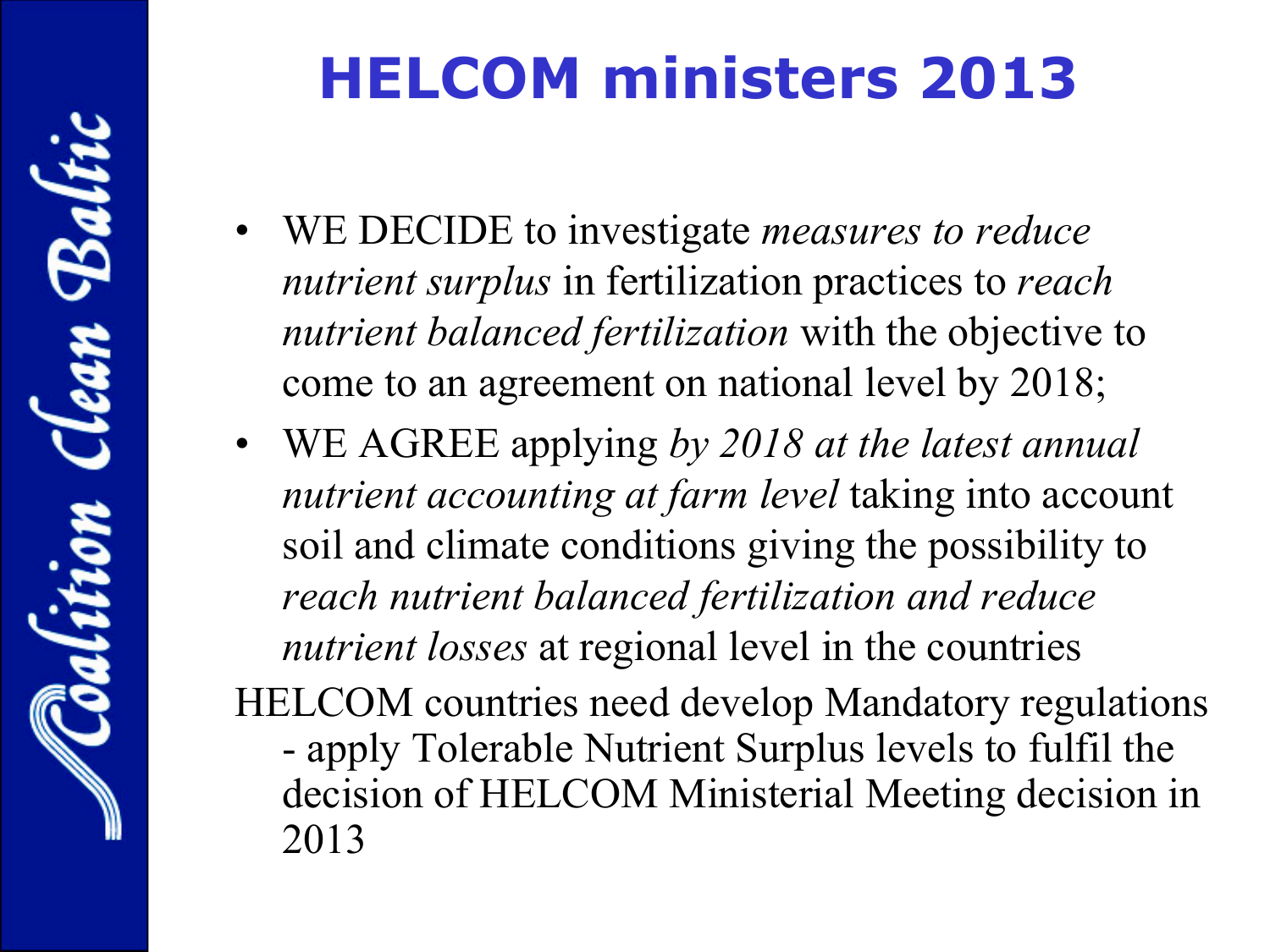### Proposals for HELCOM actions in Baltic Sea Region

*\**Control overfertilization via Nutrient Balanced Fertilization practices (taking into account nutrient soil status), via *mandatory calculation of N and P-surplus (kg/ha) at field level* (for farms > 20 ha and livestock farming with > 20 Animal Units)

*Appropriate national surplus limits:*

- Tolerable N-surplus crop production: 20 kg N/ha,y
- Tolerable N-surplus animal production:  $30/35/40$  kg N/ha,y
- Tolerable P-surplus levels: 0 kg P/ha,y (not apply more P than the crop can use annually)
- Nutrient status nutrient soil mapping ( $P \& N$ ) at least every 5 year
- Wintergreen crops only fertilized for plant growth during autumn (no storage fertilization with manure/mineral fertilisers for growing season starting in spring-time)
- *Precision N-fertilizer application* to reduce N-surplus. Nitrogen application 'GPS map' based on crop scanning by a tractormounted N-sensor (mandatory all farms >50 ha)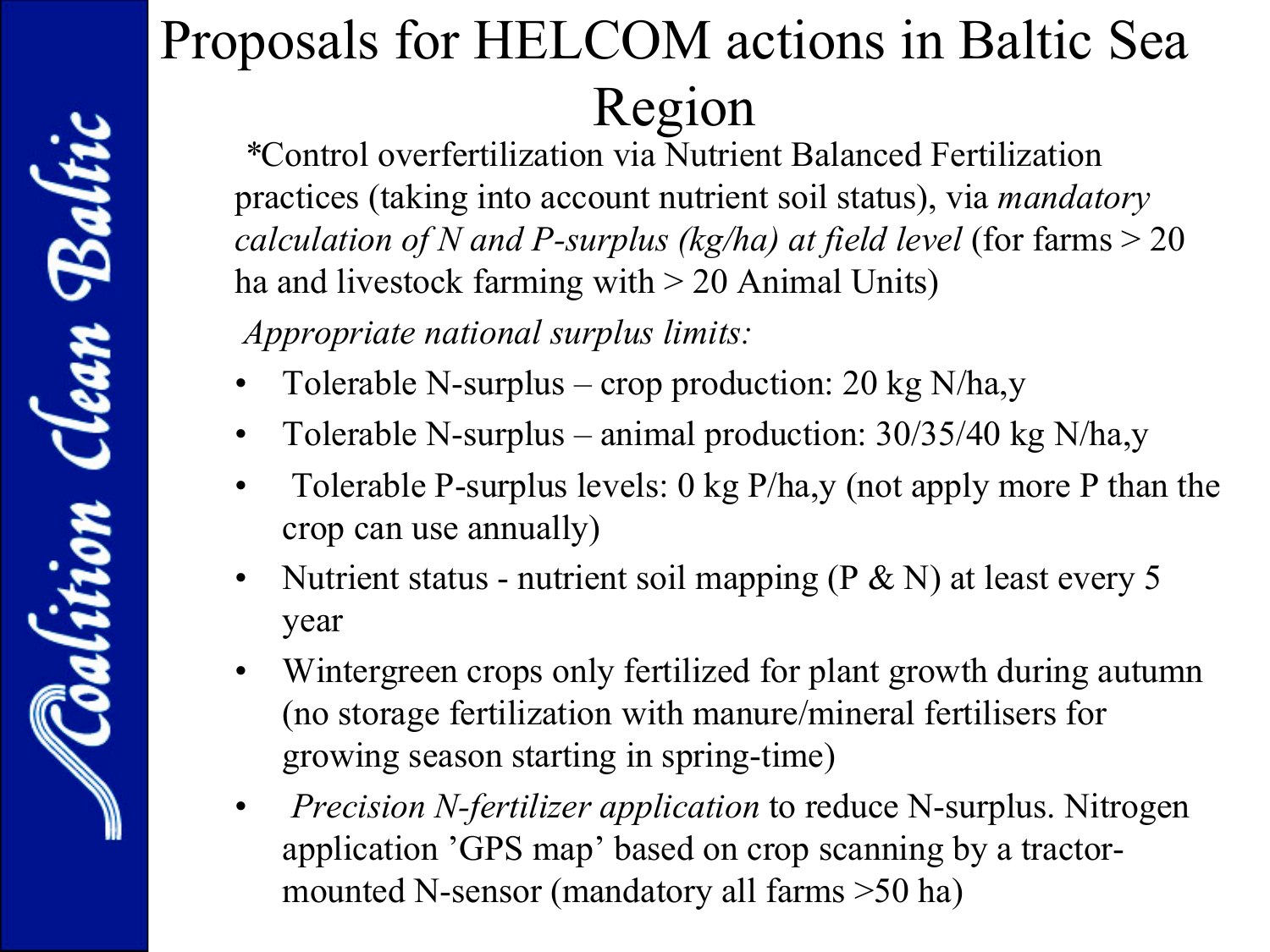*Denmark control of over fertilization (until 2015)* •Fertilization application for Optimal Economic Fertilization reduced with 15 %. Farmers fertilizer purchase strictly controlled.

#### **Management requirement for manure fertilizers**

•Full content of nitrogen and phosphorus in manure shall be applied as input figures in nutrient balance calculation ( nutrient analyses of manure)

•Stables: animals on the bedding and composting minimize ammonia emissions - Save nitrogen

•Manure slurry speading shall use injection techniques and apply it directly into the active layer of soil (farms >30 Animal Units)

sensor (mandatory all farms > 50 ha & > 50 Animal Unit •Precision fertilizer application of manure slurry to reduce N-surplus. Nitrogen application 'map' based on nutrient soil maps and crop scanning by a tractor-mounted N-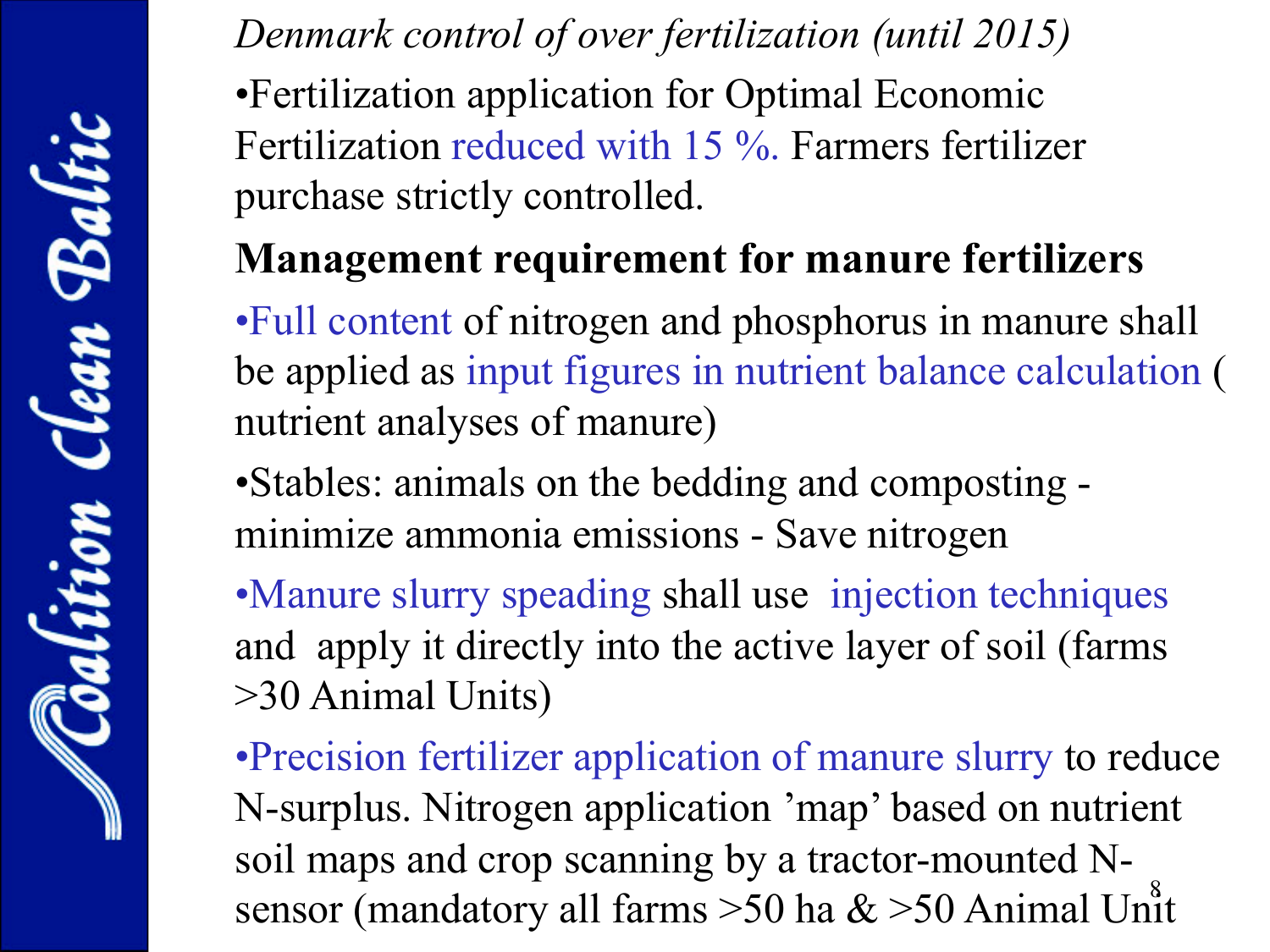lean Balti altitic

•Manure storage tanks shall always be covered \*Temporary storage of manure (on farmland) always covered and limited to max. one month

•Manure not allowed to spread on P-saturated soils (high P-class) where farmer has main interest of the N-content. P-application must always balance with P-uptake of crops (P-surplus – Zero)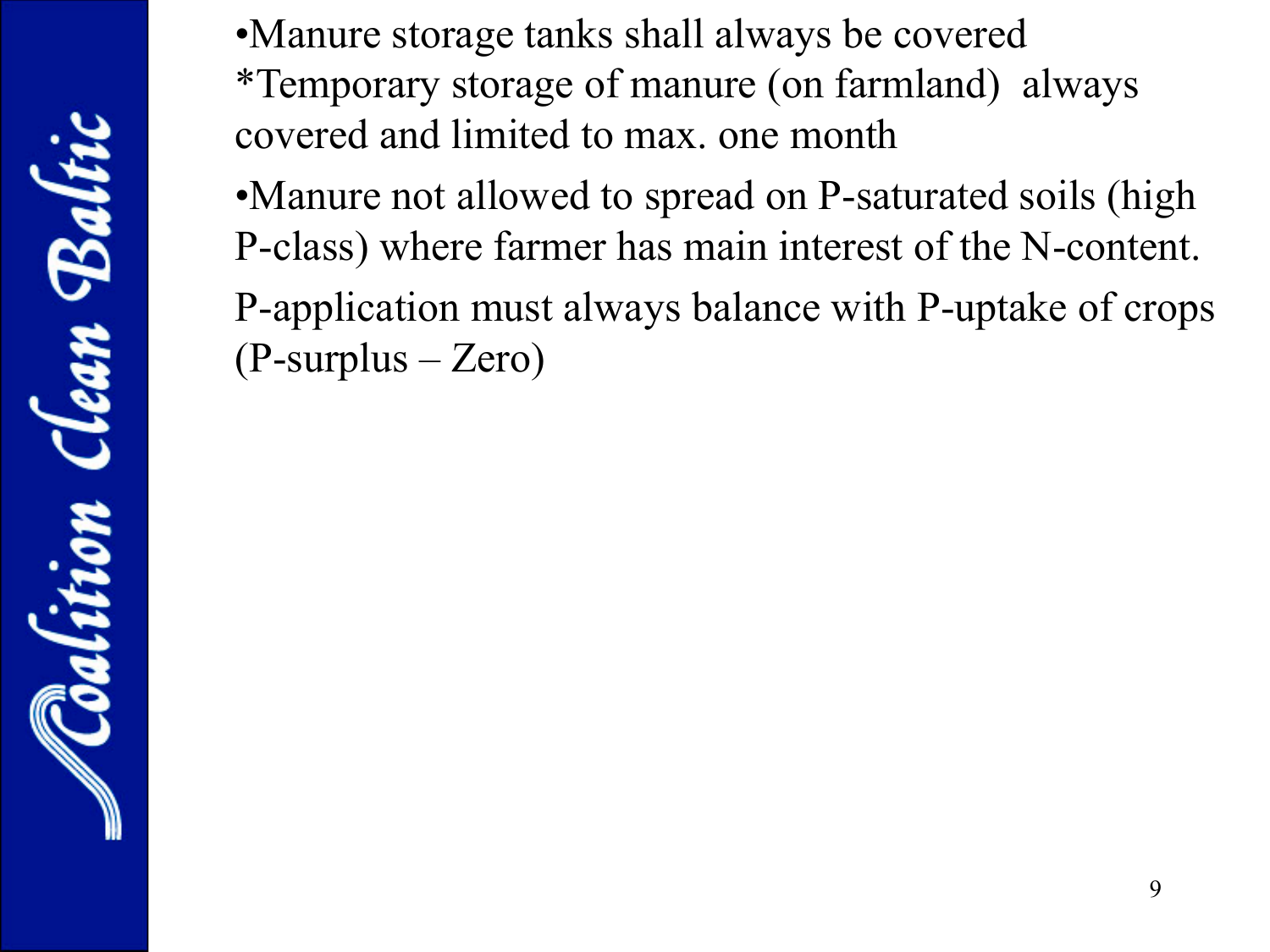### **EU policies & Agriculture**

#### *Farm to Fork strategy*

Improving nutrient efficiency is a key objective of the

EU policy Farm to Fork set targets for 2030 -reduce nutrient losses with 50% ( from Zero Pollution Targets) -reduce fertilizer use by at least 20% EC develop Farm Sust Tool for Nutrients – FaST, www.fastplatform.eu MS shall apply FaST or existing tools (Minimum requirements) \*a balance on main nutrients at field scale.Variables available i.e yield target

10 Stronger requirements and control are necessary to reduce Nutrient Surplus in BSR to fulfil coming EU policies and requirements